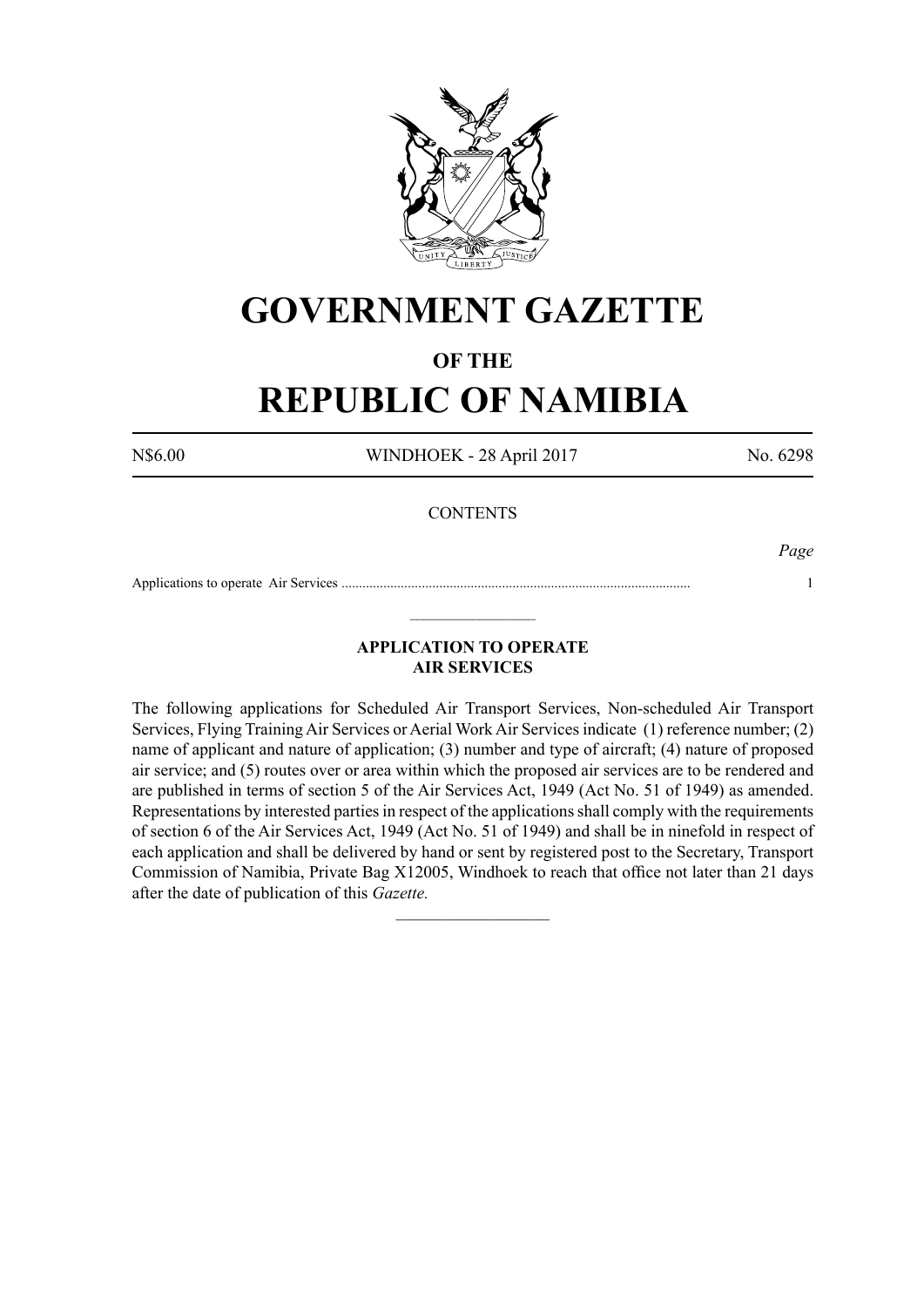| WINDHOEK |
|----------|
|----------|

# **22 March 2017**

Application for the Grant of Non-Scheduled Air Transport Service License, in terms of the Air Service Act 1949 (Act No. 51 of 1949) as amended.

#### **1. Name and Address of applicant:**

Wild Air Safaris 8 Lenie Street - Ludwigsdorf Windhoek - Namibia erick@wildairsafaris.com 0816683832

#### **2. Name under which Air Service is being operated:**

Wild Air Safaris

#### **3. Area to be served:**

Swakopmund area, Etosha area, Skeleton coast, Kaokoland, Damaraland,Sossusvlei area,Caprivi area,Fish River Canyon area, pupa Falls area, Spitzkoppe area

#### **4. Route or routes and towns to be served:**

Swakopmund - Walvis Bay - Rooibank - Okaukuejo Puros - Sesfontein - Aus - Luderitz Sesriem - Solitaire - Aus - Luderitz Rundu - Katima Hobas - Ai ais

#### **5. Types and classes of traffic to be conveyed and assessment of potential traffic available:**

Tandem Flights (Scenic flights)

**6. Frequency and time-tables to which the service will be operated:**

Monday to Sunday 06:00 AM - Night

#### **7. Proposed tariff of charges or fares:**

Foreign tourist N\$ 2400.00 Namibian citizens N\$ 1800.00

#### **8. Aircraft to be used:**

2 x Adventure SA paramotors

# **WINDHOEK 00A00925**

### **22 March 2017**

Application for the Grant of Flying Training Air Transport Service License, in terms of the Air Service Act 1949 (Act No. 51 of 1949) as amended.

 $\frac{1}{2}$  ,  $\frac{1}{2}$  ,  $\frac{1}{2}$  ,  $\frac{1}{2}$  ,  $\frac{1}{2}$  ,  $\frac{1}{2}$  ,  $\frac{1}{2}$  ,  $\frac{1}{2}$  ,  $\frac{1}{2}$ 

#### **1. Name and Address of applicant:**

Wild Air Safaris 8 Lenie Street - Ludwigsdorf Windhoek - Namibia erick@wildairsafaris.com 0816683832

# **2. Name under which Air Service is being operated:**

Wild Air Safaris

# **3. Base/Bases of operation:**

Swakopmund

#### **4. Types of training to be provided:**

Paramotor Pilot Course

**5. Particulars of ground training equipment to be provided**:

N/A

#### **6. Proposed tariff of charges:**

N\$ 22 000.00

**7. Aircrafts to be used:**

2 x Adventure SA paramotors

# **WINDHOEK 00A00926**

#### **22 March 2017**

Application for the Grant of Aerial Works Air Transport Service License, in terms of the Air Service Act 1949 (Act No. 51 of 1949) as amended.

 $\_$ 

### **1. Name and Address of applicant:**

Wild Air Safaris 8 Lenie Street - Ludwigsdorf Windhoek - Namibia erick@wildairsafaris.com 0816683832

**2. Name under which Air Service is being operated:** Wild Air Safaris

### **3. Area to be served:**

Swakopmund area, Etosha area, Skeleton coast, Kaokoland, Damaraland,Sossusvlei area,Caprivi area,Fish River Canyon area, pupa Falls area, Spitzkoppe area

### **4. Route or routes and towns to be served:**

-Aerial photography -Films shooting -Games counting -poaching tracking

**5. Proposed tariff of charges in respect of each type of work:**

 $\frac{1}{2}$  ,  $\frac{1}{2}$  ,  $\frac{1}{2}$  ,  $\frac{1}{2}$  ,  $\frac{1}{2}$  ,  $\frac{1}{2}$  ,  $\frac{1}{2}$  ,  $\frac{1}{2}$  ,  $\frac{1}{2}$  ,  $\frac{1}{2}$ 

To be defined

# **6. Aircraft to be used:**

2 x Adventure SA paramotors

# **WINDHOEK 00A00924**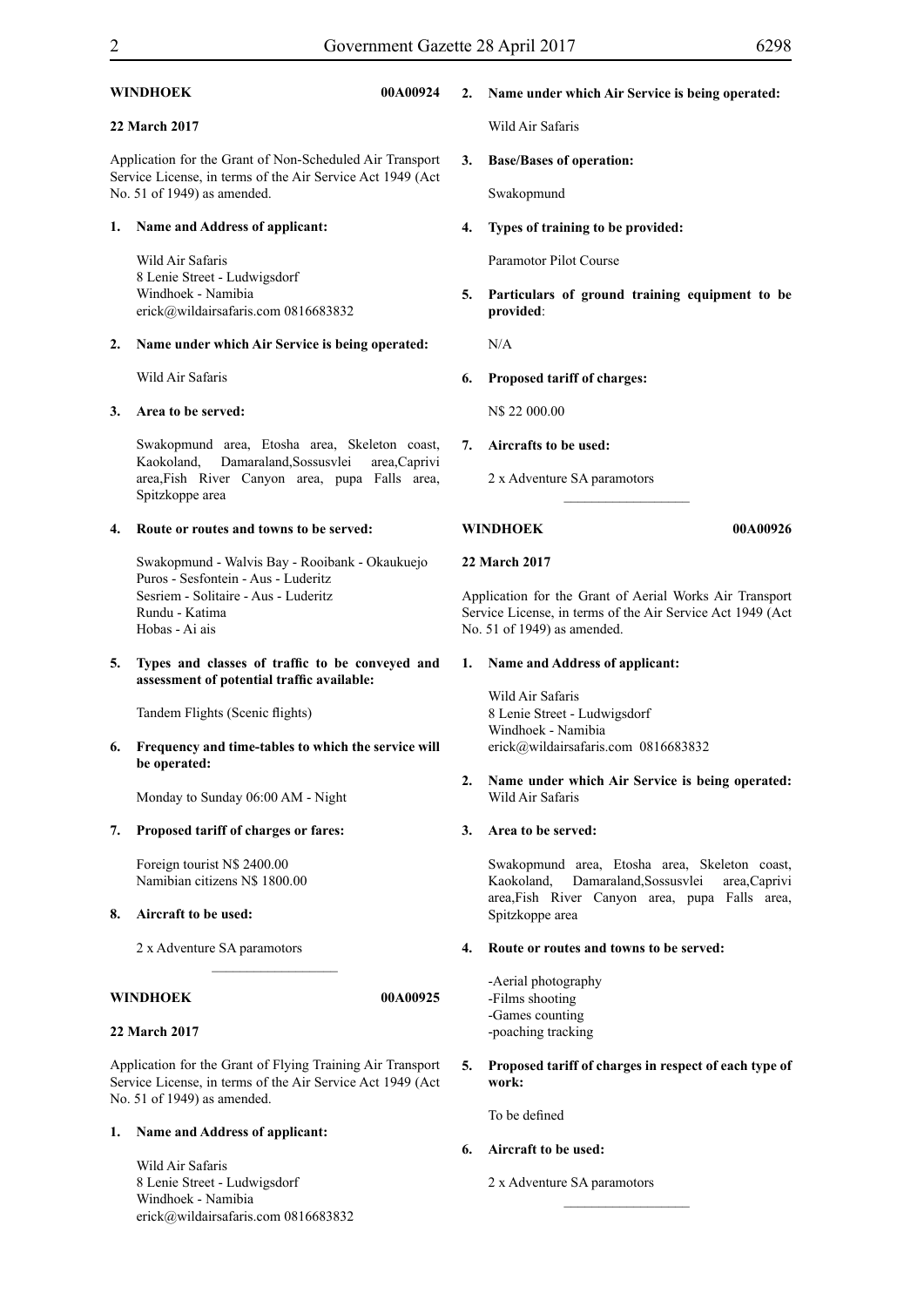### **WINDHOEK 22 March 2017**

### **00A00927**

Application for the Grant of Scheduled Air Transport Service License, in terms of the Air Service Act 1949 (Act No. 51 of 1949) as amended.

# **1. Name and Address of applicant:**

Western Sky Aviation Shop 1, Haus Luderitz 47 Sam Nujoma Avenue Swakopmund Namibia

# **2. Name under which Air Service is being operated:**

Western Sky

# **3. Area to be served:**

African continent inclusive of Namibia

# **4. Route or routes and towns to be served:**

Within Namibia

**5. The aerodromes to be used/Base or based of operation:**

Hosea Kutako International Airport Windhoek Eros Airport Walvis Bay International Airport Swakopmund Airport

### **6. Types and classes of traffic to be conveyed and assessment of potential traffic available:**

Regional, Domestic as well as International Passengers and private corporate cleints. Emphasis will be on Tourism and Corporate Business Aviation.

**7. Frequency and time-tables to which the service will be operated:**

TBA

# **8. Proposed tariff of charges or fares:**

To be determined in accordance with the type of flights offered and within the market trends prevailing at any given time.

# **9. Aircraft to be used:**

- a) Number and types of aircraft owned by the applicant Fokker F28 Mk 7000 Hawker 400 XP C 201 C 208
- b) Number and types of aircraft (other than those owned) leased or to be leased by applicant 2x Cessna 2100 1 to 2 x Cessna Caravan C208
- 1 x Hawker 400 XP 2/3 Fokker 28 Mark 7000
- c) Number and type of aircraft to be purchased by applicant and estimated cost of each aircraft 2 x C210 l x Hawker 400 XP

 $\frac{1}{2}$  ,  $\frac{1}{2}$  ,  $\frac{1}{2}$  ,  $\frac{1}{2}$  ,  $\frac{1}{2}$  ,  $\frac{1}{2}$  ,  $\frac{1}{2}$ 

# **WINDHOEK 00A00928**

# **22 March 2017**

Application for the Grant of Non-Scheduled Air Transport Service License, in terms of the Air Service Act 1949 (Act No. 51 of 1949) as amended.

# **1. Name and Address of applicant:**

Heliworx Aviation Services Namibia CC Reg No. CC/2014/12208 P O Box 1931 Swakopmund

# **2. Name under which Air Service is being operated:**

Heliworx

# **3. Area to be served:**

Republic of Namibia

# **4. Route or routes and towns to be served:**

Swakopmund and othe towns within the Republic of Namibia

### **5. Types and classes of traffic to be conveyed and assessment of potential traffic available:**

Passangers and Cargo

# **6. Proposed tariff of charges or fares:**

Tariff of charges for such operations will be market related and the applicant would charge a tariff in the vicinity of approximately N\$ 9 500.00 (excluding VAT) per flight

# **7. Aircraft to be used:**

- a) Number and types of aircraft leased or to be leased by applicant
	- 1 x Bell 206

# **WINDHOEK 00A00929**

# **22 March 2017**

Application for the Grant of Aerial Works Air Transport Service License, in terms of the Air Service Act 1949 (Act No. 51 of 1949) as amended.

 $\frac{1}{2}$  ,  $\frac{1}{2}$  ,  $\frac{1}{2}$  ,  $\frac{1}{2}$  ,  $\frac{1}{2}$  ,  $\frac{1}{2}$  ,  $\frac{1}{2}$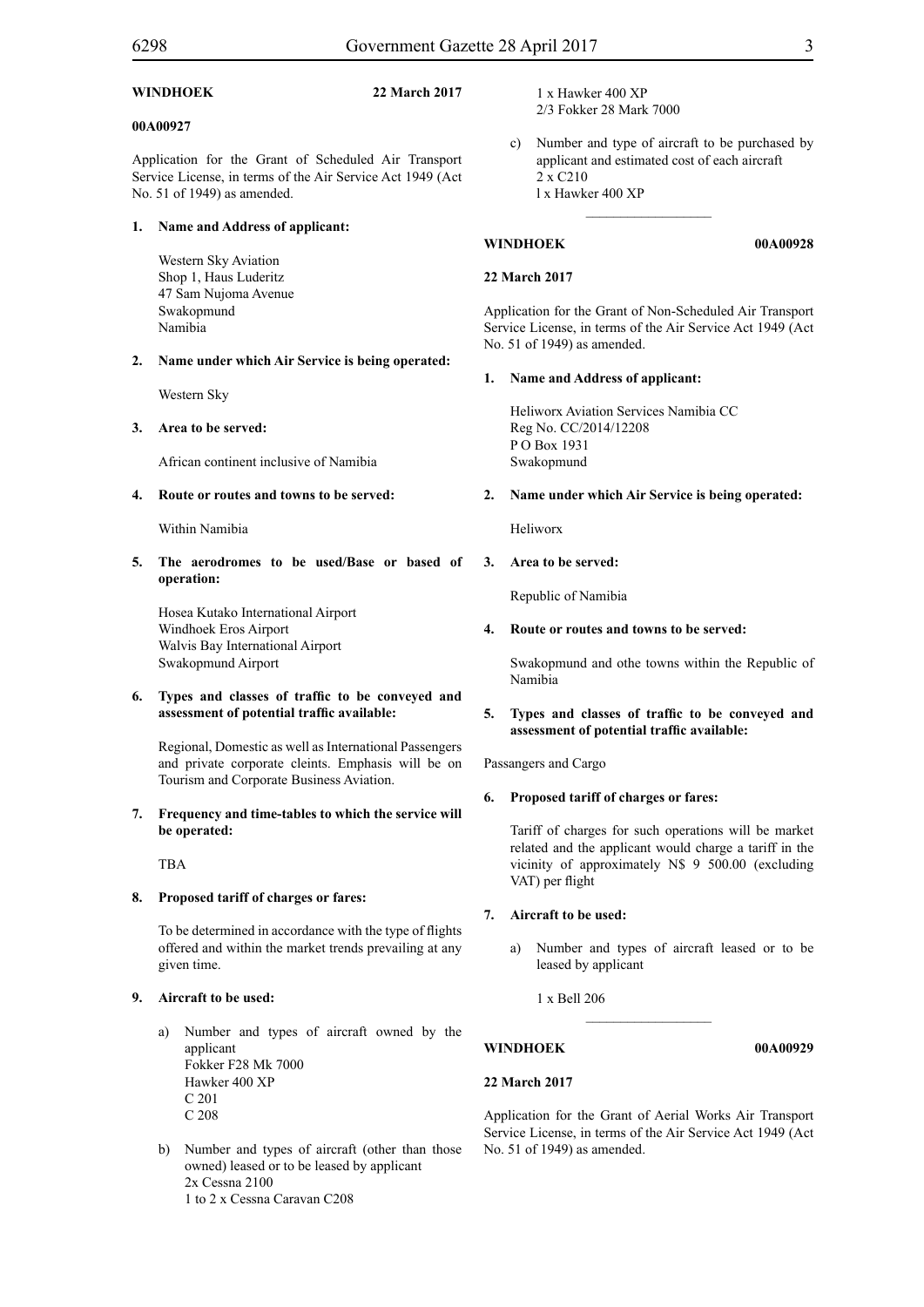### **1. Name and Address of applicant:**

Heliworx Aviation Services Namibia CC Reg No. CC/2014/12208 P O Box 1931 Swakopmund

#### **2. Name under which Air Service is being operated:**

Heliworx

### **3. Area to be served:**

Republic of Namibia

- **4. Particulars and description of types of work which the applicant proposes to undertake:**
	- Agricultural operations
	- Fire spotting, control or fighting operations
	- Parachute dropping operations Helicopter external-load operations
	- Search and rescue operations
- **5. Types and classes of traffic to be conveyed and assessment of potential traffic available:**

Passangers and Cargo

#### **6. Proposed tariff of charges or fares in respect of each type of work:**

Tariff of charges for such operations will be market related and the applicant would charge a tariff in the vicinity of approximately N\$ 9 500.00 (excluding VAT) per flight

#### **7. Aircraft to be used:**

a) Number and types of aircraft leased or to be leased by applicant

l x Bell 206

# **WINDHOEK 00A00930**

#### **22 March 2017**

Application for the Grant of Flying Training Air Transport Service License, in terms of the Air Service Act 1949 (Act No. 51 of 1949) as amended.

 $\overline{\phantom{a}}$  , where  $\overline{\phantom{a}}$ 

# **1. Name and Address of applicant:**

Heliworx Aviation Services Namibia CC Reg No. CC/2014/12208 P 0 Box 1931 Swakopmund

**2. Name under which Air Service is being operated:** Heliworx

#### **3. Base of operation:**

Swakopmund Airport

# **4. Types of training to be provided**

- Private Pilot License
- Commercial Pilot License Airline Transport Pilot License
- Type Rating
- Conversion Training
- **5. Types and classes of traffic to be conveyed and assessment of potential traffic available:**

#### Passangers and Cargo

#### **6. Proposed tariff of charges or fares in respect of each type of work:**

Tariff of charges for such operations will be market related and the applicant would charge a tariff in the vicinity of approximately N\$ 9 500.00 (excluding VAT) per flight

#### **7. Aircraft to be used:**

a) Number and types of aircraft leased or to be leased by applicant

 $\_$ 

l x Bell 206

#### **WINDHOEK 00A00931**

### **27 March 2017**

Application for the Amendment of Non-Scheduled Air Transport Service License no.00124 dated 25 September 2013, in terms of the Air Service Act 1949 (Act No. 51 of 1949) as amended.

#### **1. Name and Address of applicant:**

Namibia Aviation Services CC BD Roos Hanger Eros Airport Windhoek Namibia

#### **2. Name under which Air Service is being operated:**

Namibia Aviation Service

#### **3. Base/Bases of operation:**

As presently approved

### **4. Area to be served:**

As presently approved

### **5. Types of traffic to be conveyed:**

As presently approved

# **6. Routes to be served:**

As presently approved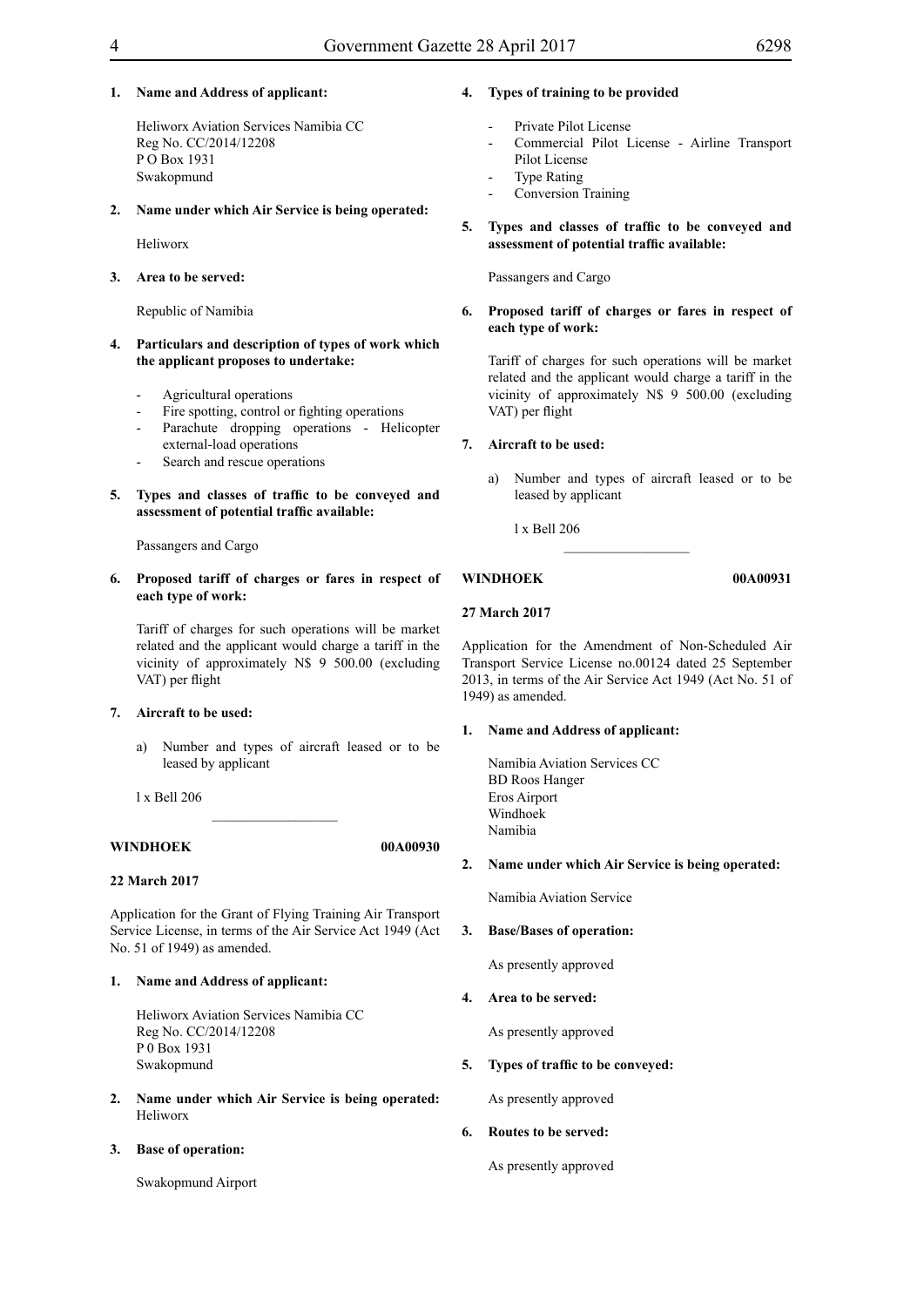# **7. Tariff of charges:**

As presently approved

### **8. Aircrafts to be used:**

To be added: AIRBUS HELICOPTER 125

 $\_$ 

#### **WINDHOEK 00A00932**

#### **27 March 2017**

Application for the Amendment of Aerial Works Air Transport Service License no.00125 dated 25 September 2013, in terms of the Air Service Act 1949 (Act No. 51 of 1949) as amended.

#### **1. Name and Address of applicant:**

Namibia Aviation Services CC BD Roos Hanger Eros Airport Windhoek Namibia

#### **2. Name under which Air Service is being operated:**

Namibia Aviation Service

#### **3. Base/Bases of operation:**

As presently approved

#### **4. Area to be served:**

As presently approved

#### **5. Types of traffic to be conveyed:**

As presently approved

#### **6. Routes to be served:**

As presently approved

#### **7. Tariff of charges :**

As presently approved

**8. Aircrafts to be used:**

To be added: AIRBUS HELICOPTER 125

 $\frac{1}{2}$  ,  $\frac{1}{2}$  ,  $\frac{1}{2}$  ,  $\frac{1}{2}$  ,  $\frac{1}{2}$  ,  $\frac{1}{2}$  ,  $\frac{1}{2}$  ,  $\frac{1}{2}$  ,  $\frac{1}{2}$  ,  $\frac{1}{2}$ 

#### **WINDHOEK 00A00933**

#### **24 April 2017**

Application for the Amendment of Scheduled Air Transport Service License no .00037 dated 14 March 1996, in terms of the Air Service Act 1949 (Act No. 51 of 1949) as amended.

# **1. Name and Address of applicant:**

Nomad Aviation (Pty) Ltd P O Box 357, Walvis Bay Waterkant, Walvis Bay

# **2. Name under which Air Service is being operated:**

Nomad Aviation (Pty) Ltd

# **3. Base/Bases of operation:**

As presently approved

### **4. Area to be served:**

As presently approved

#### **5. Types of traffic to be conveyed:**

As presently approved

#### **6. Routes to be served:**

As presently approved

#### **7. Tariff of charges:**

As presently approved

#### **8. Aircrafts to be used:**

To be added: 2 x MITSUBISHI MU-2 1 x Cessna 560

 $\overline{\phantom{a}}$  ,  $\overline{\phantom{a}}$  ,  $\overline{\phantom{a}}$  ,  $\overline{\phantom{a}}$  ,  $\overline{\phantom{a}}$  ,  $\overline{\phantom{a}}$  ,  $\overline{\phantom{a}}$  ,  $\overline{\phantom{a}}$  ,  $\overline{\phantom{a}}$  ,  $\overline{\phantom{a}}$  ,  $\overline{\phantom{a}}$  ,  $\overline{\phantom{a}}$  ,  $\overline{\phantom{a}}$  ,  $\overline{\phantom{a}}$  ,  $\overline{\phantom{a}}$  ,  $\overline{\phantom{a}}$ 

#### **WINDHOEK 00A00934**

#### **24 April 2017**

Application for the Amendment of Non Scheduled Air Transport Service License no. 00033 dated 31 May 1995, in terms of the Air Service Act 1949 (Act No. 51 of 1949) as amended

#### **1. Name and Address of applicant:**

Nomad Aviation (Pty) Ltd P O Box 357, Walvis Bay Waterkant, Walvis Bay

#### **2. Name under which Air Service is being operated:**

Nomad Aviation (Pty) Ltd

#### **3. Base/Bases of operation:**

As presently approved

**4. Area to be served:**

As presently approved

#### **5. Types of traffic to be conveyed:**

As presently approved

**6. Routes to be served:**

As presently approved

**7. Tariff of charges:**

As presently approved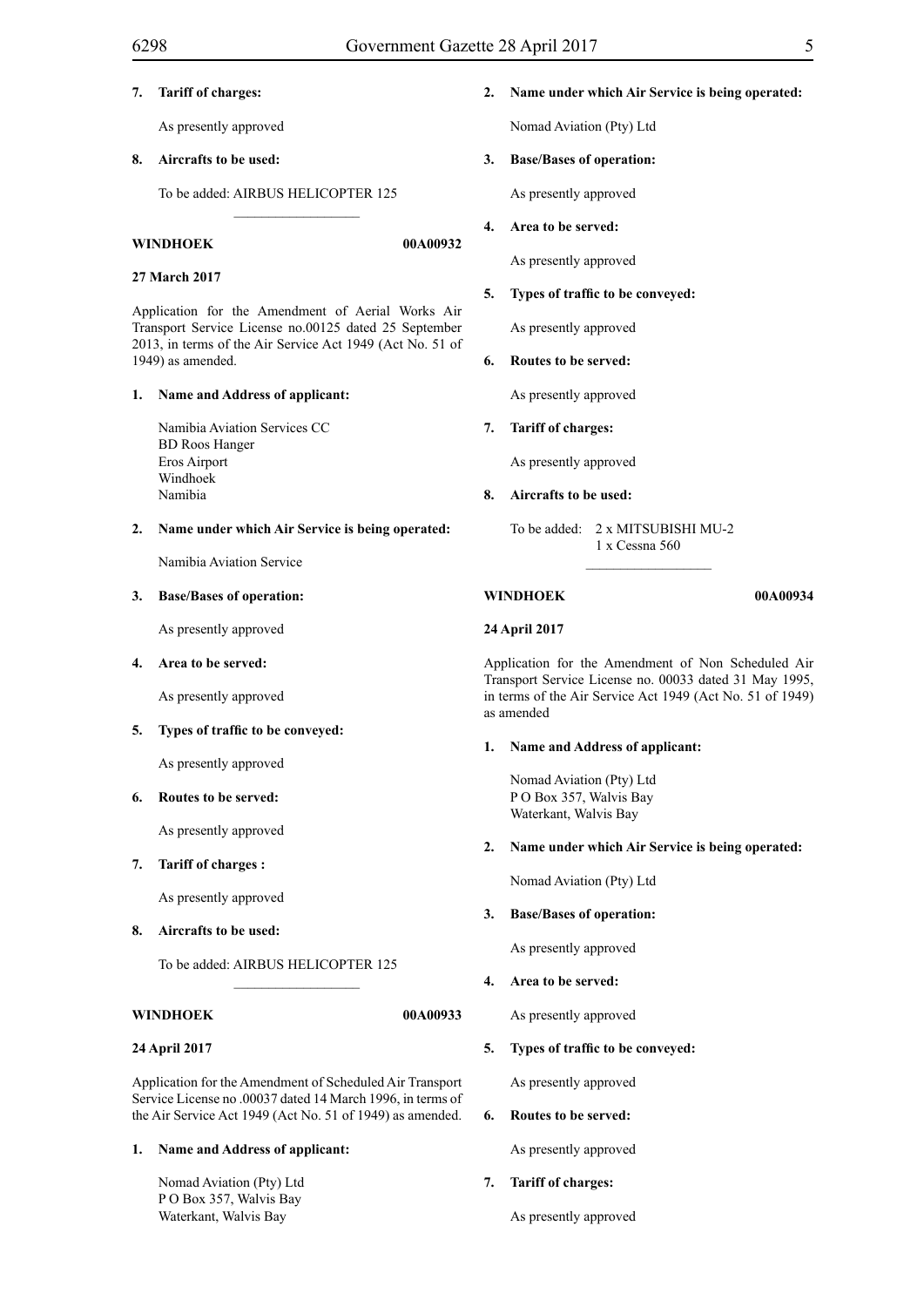### **8. Aircrafts to be used:**

To be added: 2 x Mitsubishi Mu-2 1 x Cessna 560

#### **WINDHOEK 00A00935**

#### **24 April 2017**

Application for the Amendment of Aerial Works Air Transport Service License no. 00072 dated 21 February 2001, in terms of the Air Service Act 1949 (Act No. 51 o1949) as amended.

 $\frac{1}{2}$  ,  $\frac{1}{2}$  ,  $\frac{1}{2}$  ,  $\frac{1}{2}$  ,  $\frac{1}{2}$  ,  $\frac{1}{2}$  ,  $\frac{1}{2}$  ,  $\frac{1}{2}$  ,  $\frac{1}{2}$ 

#### **1. Name and Address of applicant:**

Nomad Aviation (Pty) Ltd P O Box 357, Walvis Bay Waterkant, Walvis Bay

#### **2. Name under which Air Service is being operated:**

Nomad Aviation (Pty) Ltd

#### **3. Base/Bases of operation:**

As presently approved

#### **4. Area to be served:**

As presently approved

#### **5. Types of traffic to be conveyed:**

As presently approved

**6. Routes to be served:**

As presently approved

#### **7. Tariff of charges:**

As presently approved

#### **8. Aircrafts to be used:**

To be added: 1 x Cessna 560

#### **WINDHOEK 00A00936**

# **24 April 2017**

Application for the Amendment of Flying Training Air Transport Service License no. 00045 dated 20 July 2007, in terms of the Air Service Act 1949 (Act No. 51 of 1949) as amended .

 $\overline{\phantom{a}}$  , where  $\overline{\phantom{a}}$ 

#### **1. Name and Address of applicant:**

Namibia Aviation Services CC t/a Windhoek Flight Training Centre P O Box 80876, Olympia Aviation Road, Eros Airport

#### **2. Name under which Air Service is being operated:**

Windhoek Flight Training Centre

# **3. Base/Bases of operation:**

As presently approved

#### **4. Area to be served:**

As presently approved

#### **5. Types of traffic to be conveyed:**

As presently approved

#### **6. Routes to be served:**

As presently approved

#### **7. Tariff of charges:**

As presently approved

#### **8. Aircrafts to be used:**

To be added: 1 x Mitsubishi Mu-2 1 x Bell 204

1 x Bell 205

 $\frac{1}{2}$  ,  $\frac{1}{2}$  ,  $\frac{1}{2}$  ,  $\frac{1}{2}$  ,  $\frac{1}{2}$  ,  $\frac{1}{2}$  ,  $\frac{1}{2}$  ,  $\frac{1}{2}$  ,  $\frac{1}{2}$  ,  $\frac{1}{2}$ 

- 1 x Bell 206
- 1 x Aerospatiale Gazelle Sa 341
- 1 x Aerospatiale Gazelle Sa 342

#### **WINDHOEK 00A00937**

# **24 April 2017**

Application for the Grant of Non-Scheduled Air Transport Service License, in terms of the Air Service Act 1949 (Act No. 51 of 1949) as amended.

#### **1. Name and Address of applicant:**

Western Sky Aviation Shop 1, Haus Luderitz 47 Sam Nujoma Avenue Swakopmund Namibia

#### **2. Name under which Air Service is being operated:** Western Sky

#### **3. Area to be served:**

African continent inclusive of Namibia

#### **4. Route or routes and towns to be servedL**

Within Namibia (Windhoek, Eros, Walvis Bay, Hosea Kutako)

# **5. The aerodromes to be used/Base or based of operation:**

Hosea Kutako International Airport Windhoek Eros Airport